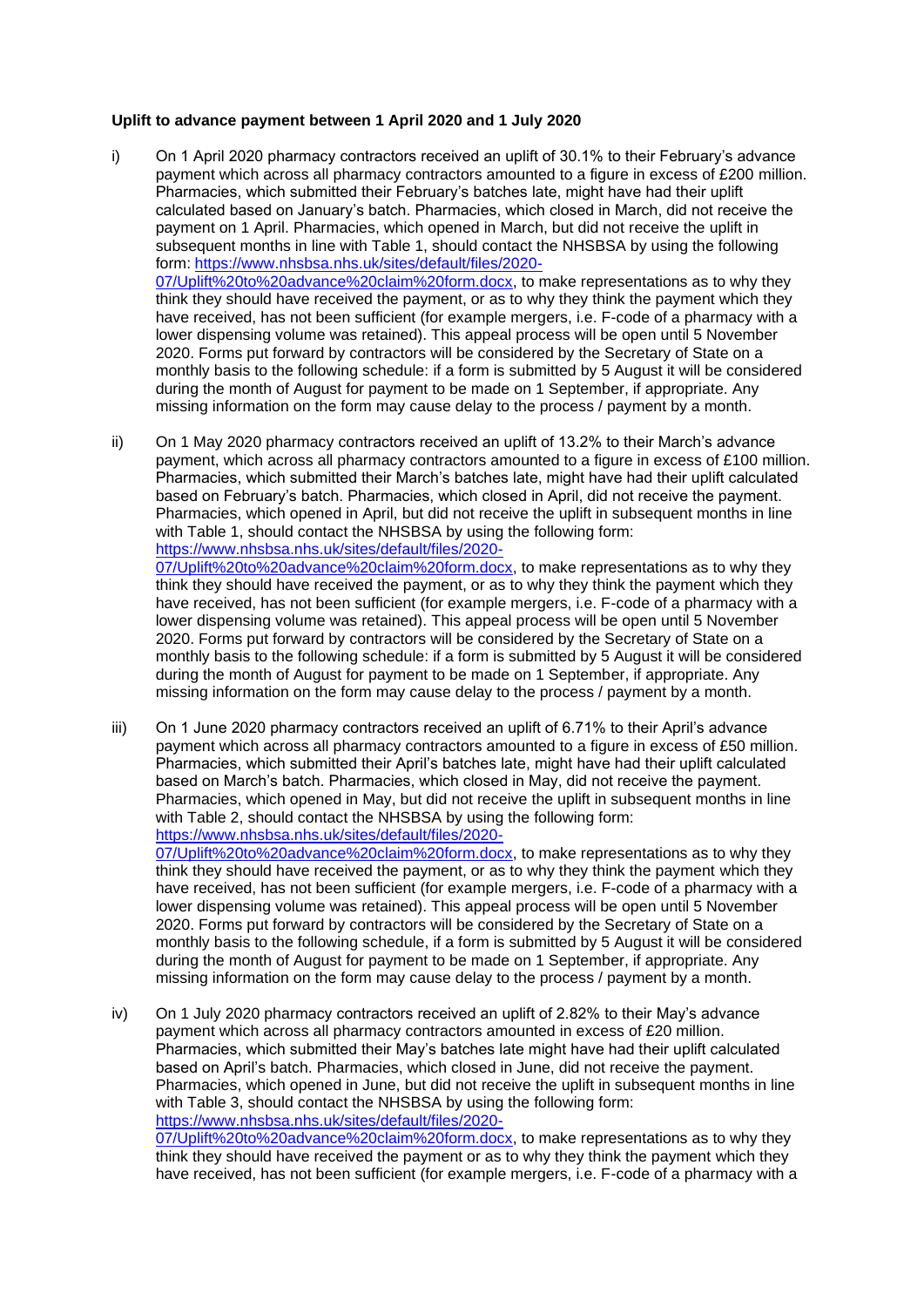lower dispensing volume was retained). This appeal process will be open until 5 November 2020. Forms put forward by contractors will be considered by the Secretary of State on a monthly basis to the following schedule: if a form is submitted by 5 August it will be considered during the month of August for payment to be made on 1 September, if appropriate. Any missing information on the form may cause delay to the process / payment by a month.

- v) The £370 million uplift will not be reconciled out until further notice.
- vi) The payments have not been separately itemised on the FP34 Schedule of Payments. However, the NHSBSA has sent out letters to pharmacy contractors to inform them of the payment made to them.

## Table 1.

|                                                                      | Pharmacy<br>opened in<br>March and<br>submitted<br>FP34C for<br>March                                                                 | Pharmacy<br>opened in<br>March and did<br>not submit<br>FP34C for<br>March but did<br>so in April                                                                                                                                                                                                                                                                                                                                                                                    | Pharmacy<br>opened in March<br>and did not<br>submit FP34C<br>for March and<br>April, but did so<br>in May                                                                                                                                                                                                                                                                                             | Pharmacy<br>opened in<br>April and<br>submitted<br>FP34C for<br>April                                                                         | Pharmacy<br>opened in April<br>and did not<br>submit FP34C<br>for April but did<br>so in May                                                                                                                                                                                                                                                               |
|----------------------------------------------------------------------|---------------------------------------------------------------------------------------------------------------------------------------|--------------------------------------------------------------------------------------------------------------------------------------------------------------------------------------------------------------------------------------------------------------------------------------------------------------------------------------------------------------------------------------------------------------------------------------------------------------------------------------|--------------------------------------------------------------------------------------------------------------------------------------------------------------------------------------------------------------------------------------------------------------------------------------------------------------------------------------------------------------------------------------------------------|-----------------------------------------------------------------------------------------------------------------------------------------------|------------------------------------------------------------------------------------------------------------------------------------------------------------------------------------------------------------------------------------------------------------------------------------------------------------------------------------------------------------|
| How the<br>uplift<br>should be<br>calculated<br>for the<br>pharmacy? | Must get the<br>average each<br>prescription<br>got from £300<br>million for<br>each<br>prescription<br>they<br>dispensed in<br>March | Must get the<br>average each<br>prescription got<br>from the £100<br>million for each<br>prescription<br>they dispensed<br>in April.<br>However, the<br>pharmacy<br>contractor can<br>demonstrate<br>whether they<br>provided NHS<br>pharmaceutical<br>services in<br>March but failed<br>to submit the<br>batch so it could<br>be considered<br>whether they<br>should access<br>the uplift based<br>on £300 million<br>(see the<br>reference to the<br>appropriate<br>form above). | No uplift.<br>However, the<br>pharmacy<br>contractor can<br>demonstrate<br>whether they<br>provided NHS<br>pharmaceutical<br>services in<br>March and / or<br>April but failed to<br>submit the batch<br>so it could be<br>considered<br>whether they<br>should access<br>the uplift either<br>based on £300<br>million or £100<br>million (see the<br>reference to the<br>appropriate form<br>above). | Must get the<br>average<br>each<br>prescription<br>got from the<br>£100 million<br>for each<br>prescription<br>they<br>dispensed in<br>April. | No uplift.<br>However, the<br>pharmacy<br>contractor can<br>demonstrate<br>whether they<br>provided NHS<br>pharmaceutical<br>services in April<br>but failed to<br>submit the batch<br>so it could be<br>considered<br>whether they<br>should access<br>the uplift based<br>on £100 million<br>(see the<br>reference to the<br>appropriate form<br>above). |